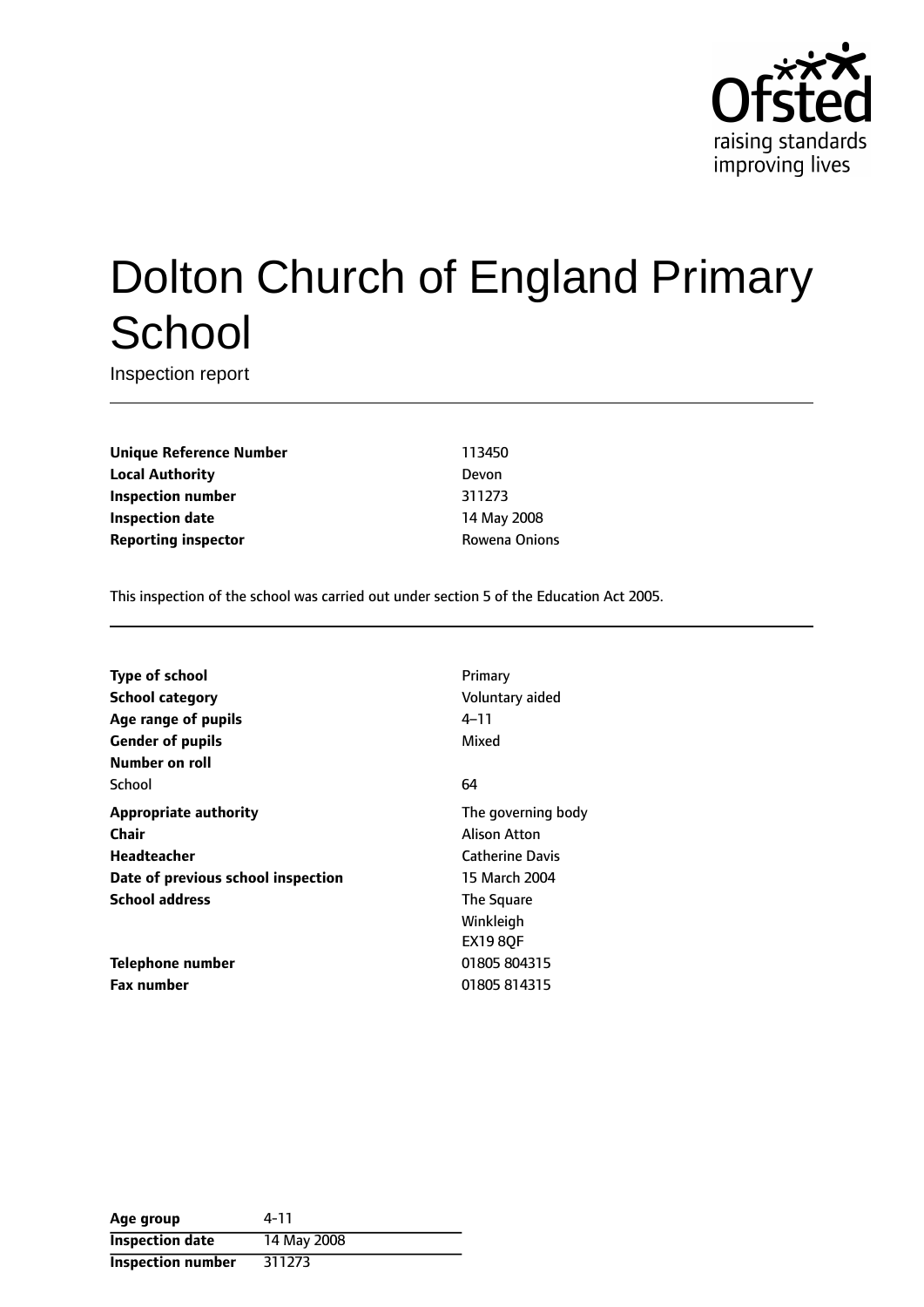.

© Crown copyright 2008

#### Website: www.ofsted.gov.uk

This document may be reproduced in whole or in part for non-commercial educational purposes, provided that the information quoted is reproduced without adaptation and the source and date of publication are stated.

Further copies of this report are obtainable from the school. Under the Education Act 2005, the school must provide a copy of this report free of charge to certain categories of people. A charge not exceeding the full cost of reproduction may be made for any other copies supplied.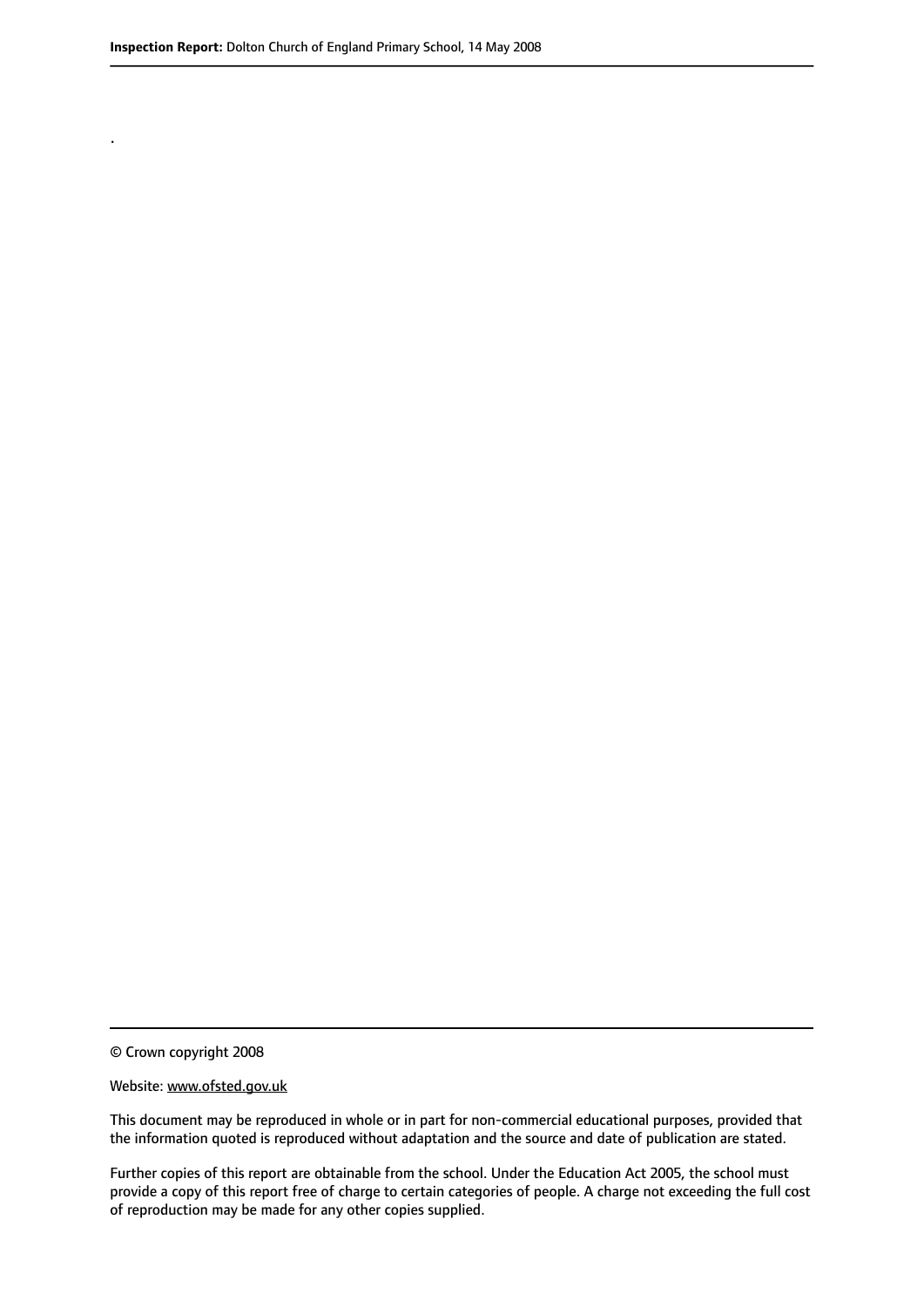# **Introduction**

The inspection was carried out by two Additional Inspectors.

## **Description of the school**

The school is much smaller than average and serves the village of Dolton and the surrounding district. Almost all pupils are of White British origin. All speak English as their first language. Few pupils are eligible for free school meals. An above-average proportion of pupils haslearning difficulties and/or disabilities. At the time of the inspection, an acting headteacher had been in post at the school for half a term during the absence of the substantive headteacher.

## **Key for inspection grades**

| Grade 1 | Outstanding  |
|---------|--------------|
| Grade 2 | Good         |
| Grade 3 | Satisfactory |
| Grade 4 | Inadequate   |
|         |              |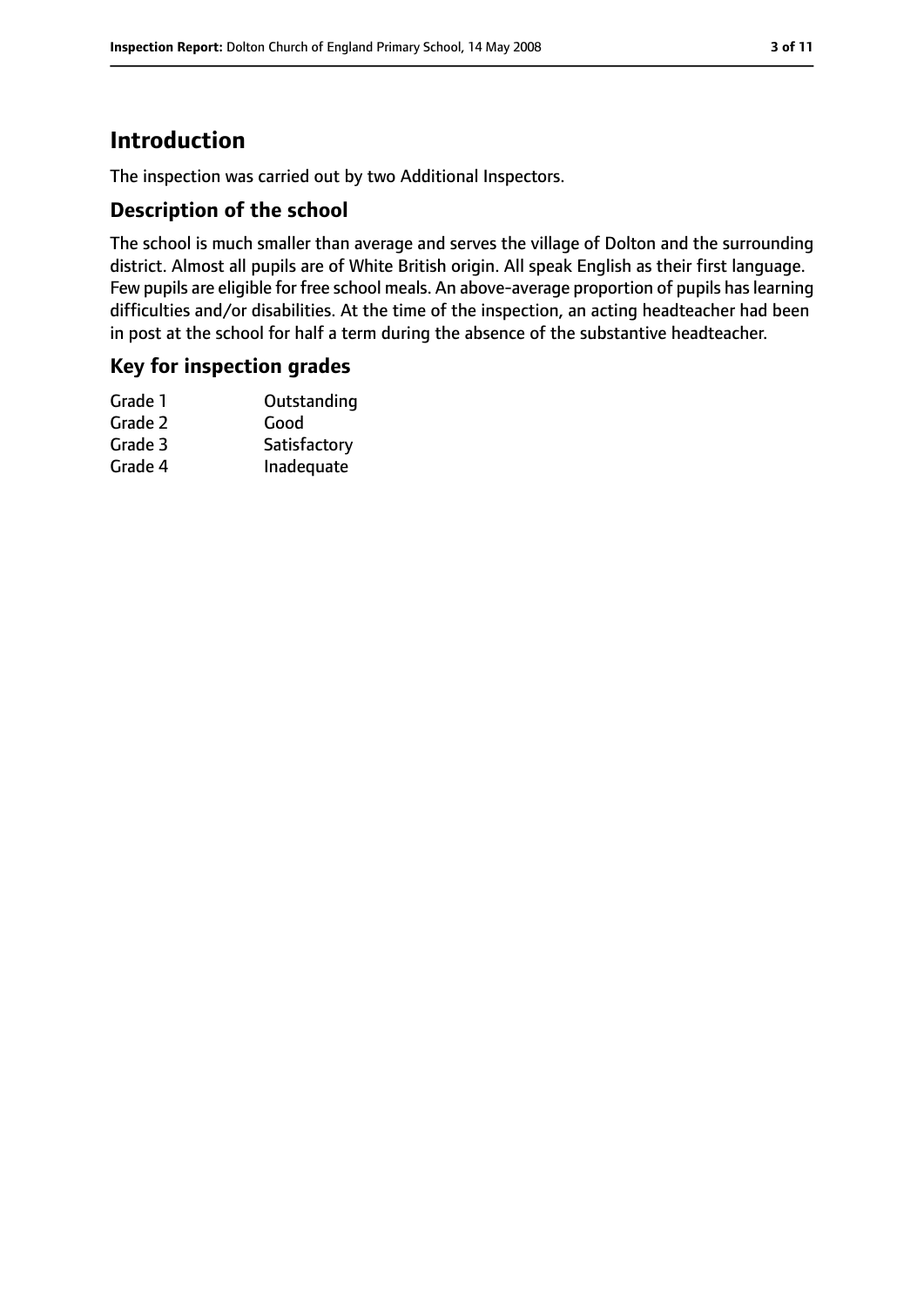# **Overall effectiveness of the school**

#### **Grade: 3**

Dolton is a satisfactory school. It is improving, with some aspects of the school already good and others close to being so. Constructive and effective work has been done towards making improvements. As a result, children make good progress in the Reception year. This gives them a good start to their schooling. Overall, current standards in Year 2 and Year 6 are a little below average, but given that pupils enter the school with below-average starting points, this represents satisfactory achievement. Progress in English has gradually improved over the last three years and is now good, with standards significantly better than they were. Pupils with learning difficulties and/or disabilities achieve well. Well-devised development work has begun in mathematics and science, but this is not as established as that in English and, although its impact is beginning to be evident, pupils' progress remains satisfactory in these subjects.

Pupils like school and their overall personal development is good. Teachers successfully enthuse them in class to want to learn and do well. The variety of teaching methods used makes lessons interesting and forges good relationships between teachers and pupils. Of particular significance are the strong use of information and communication technology (ICT) and the way teachers link one subject with another. Pupils' very good behaviour in class makes a significant contribution to the way they learn. English is taught well, with teachers providing good opportunities for pupils to build and practise their skills. Procedures for assessing progress in English are good and effective use is made of this knowledge when planning lessons and intervention work for those experiencing difficulties. However, teaching and learning are satisfactory overall because they are not as effective in mathematics and science as they are in English. Teachers are not yet sufficiently confident in helping pupils to use and apply their skills in mathematics and in teaching them to investigate in science. Marking is inconsistent and is sometimes inadequate in mathematics, so pupils are not as fully involved as they might be in learning to assess and improve their work.

The curriculum is particularly strong in supporting pupils' personal development and enthusiasm for school. Pupils are provided with a wide programme of work, in which subjects are linked together so activities are varied and relevant. Pupils, for example, learn about Africa in their geography lessons while studying books with an African theme in English. This deepens pupils' understanding and makes a good contribution to their awareness of themselves as citizens. Although not yet fully embedded, changes have been made to the mathematics and science programmes of work that are supporting improvement.

Good quality personal care and guidance ensure pupils' safety and well-being. The individual nature of such support means that each feels well supported in school. Lessons in personal, social and health education ensure that pupils know how to keep themselves safe and well. They are very conscious of the need to eat healthily and to take good amounts of exercise. Pupils experiencing additional difficulties receive very good support to help them move forward. Pupils are given secure academic guidance through the setting of targets and through useful verbal feedback about their work.

The leadership of the headteacher has driven school improvement forward successfully. In her absence, this has continued under the good leadership of the acting headteacher, together with governor support, to ensure that the school continues to improve. Governors provide good support and are managing the tight school budget well. Although staff work hard as a team, the role of other leaders is not well developed, placing a very heavy burden on the headteacher.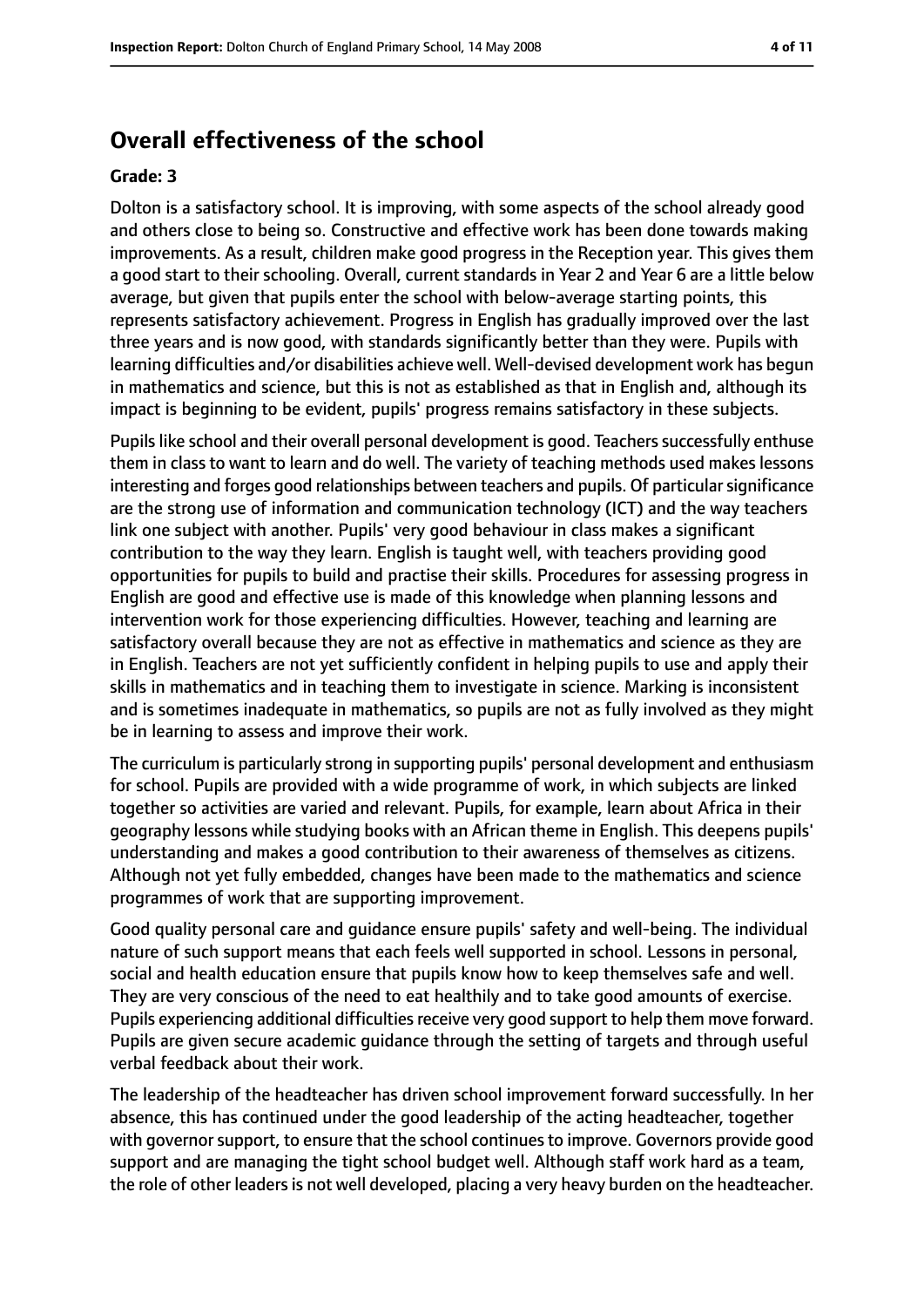# **Effectiveness of the Foundation Stage**

#### **Grade: 2**

Children in the Reception class do well. They settle quickly into a warm, stimulating environment that allows them the freedom to select activities for themselves as well as being well taught in a focused way. A good, balanced curriculum makes the most of the local environment to help children become interested, enthusiastic learners. In the past, although the children achieved well in many areas of learning, there was a weakness in their knowledge of how to link sounds and letters and in their early writing skills. This has been addressed, and current progress is good in all aspects, meaning that most children, who started school with skills below those typical for their age, will attain the expected goals by the end of the year. Satisfactory leadership and management have enabled this improvement.

# **What the school should do to improve further**

- Extend pupils' ability to use and apply their mathematical skills in solving problems and practical work.
- Provide more opportunities for pupils to develop their investigative skills in science.
- Improve the quality and consistency of marking.
- Develop the leadership roles of staff.

A small proportion of the schools whose overall effectiveness is judged satisfactory but which have areas of underperformance will receive a monitoring visit by an Ofsted inspector before their next section 5 inspection.

# **Achievement and standards**

#### **Grade: 3**

Pupils throughout the school achieve well in English. By Year 2, standards in both reading and writing are average, demonstrating good progress from pupils' below- average starting points. By Year 6, they are also broadly average. This also represents good progress between Years 3 and 6, asthe current group attained below-average standardsin Year 2. Progressin mathematics is improving, especially in the gaining of number skills. There remain, however, weaknesses in the way pupils use and apply their mathematics in practical and problem-solving situations. Additionally, there is a weakness in the ability of pupils in Key Stage 1 to record their work. Standards in Year 2 and Year 6 are currently a little below average. Taking their below-average starting points into account, this represents satisfactory achievement. Progress in science is only satisfactory because pupils are not yet fully developing their skills in scientific enquiry. Pupils with learning difficulties and/or disabilities are supported well and make good progress.

# **Personal development and well-being**

#### **Grade: 2**

Pupils clearly like school and are keen to attend, which is reflected in their above- average attendance. Pupils are eager to join in with the activities provided for them and they apply themselves very well in class. They work well together and are confident in responding to questions. Their very good behaviour in lessons allows these to be relaxed and productive. Most also behave very well in the playground and around the school. However, there are a few examples of immature behaviour that occasionally spoil the overall impression. Pupils accept a good level of responsibility in day-to-day activities and through the school council, which has, for example, improved the recycling of school waste by organising the provision of separate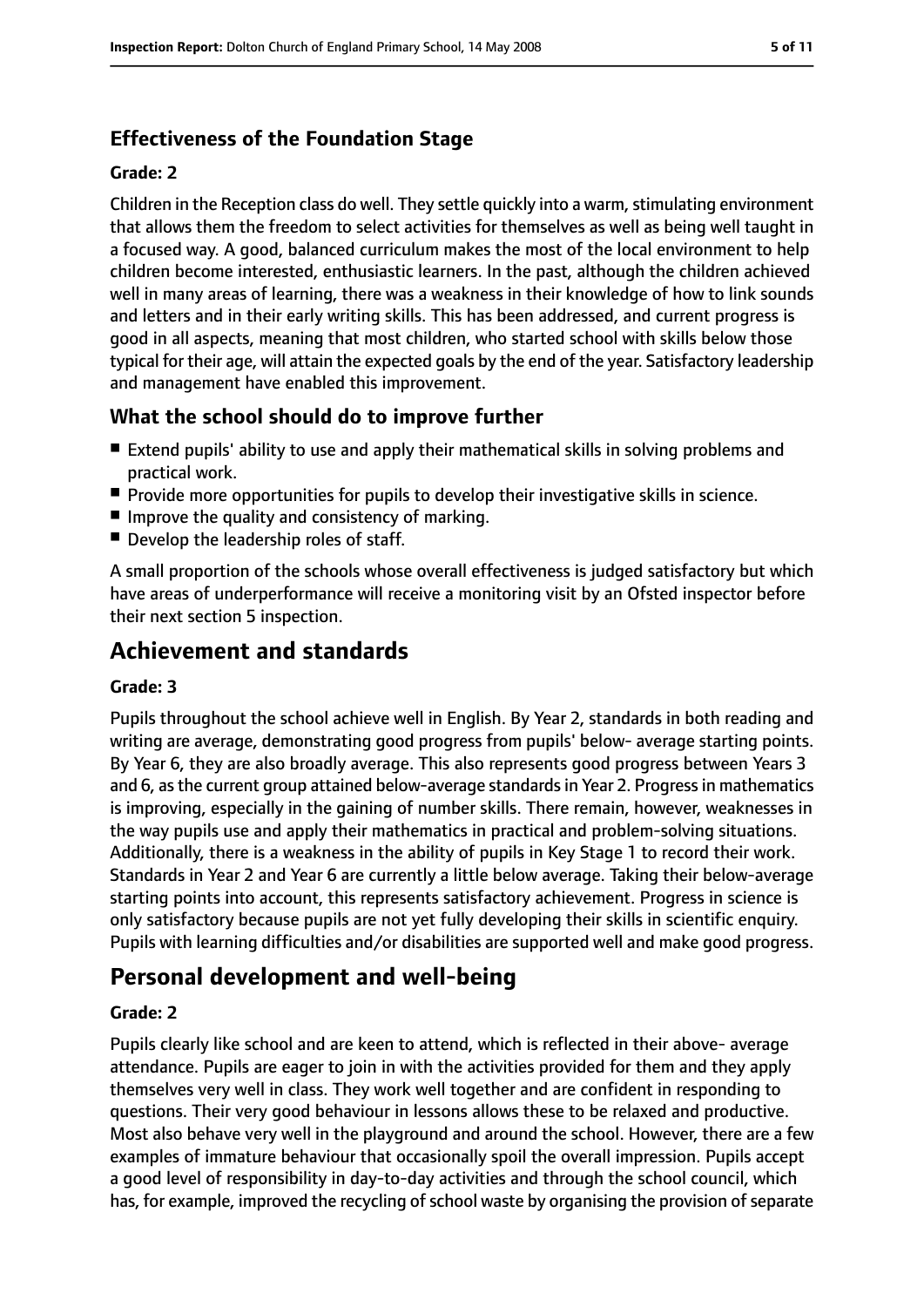bins. Through their lessons, pupils have a growing awareness of diverse world cultures and are beginning to relate this knowledge to multicultural Great Britain. Pupils' progress in English and mathematics, together with an increasing ability to work both cooperatively and independently, is ensuring pupils are soundly prepared for their future lives.

# **Quality of provision**

# **Teaching and learning**

#### **Grade: 3**

There are a number of significant strengths in the way pupils are taught. Teachers manage pupils well in class. This enables lessons to be taught in a good working atmosphere. Teachers try very hard to inspire and interest their pupils and to plan work that has a good balance between practical and written activities. Work is adapted to cater appropriately for the needs of the different ages and abilities of pupils. Teachers' knowledge of how best to teach English is now well established and is having a positive impact. However, teachers are not yet fully confident in knowing how best to teach pupils to use, apply and record their mathematics, or how to teach scientific knowledge through an investigative approach. There are examples of good marking in English, although practice is inconsistent, especially in involving pupils. However, there is little marking in mathematics that shows pupils how to improve their work.

## **Curriculum and other activities**

#### **Grade: 2**

The curriculum supports the improvements in standards well. Consideration has been given to the development of subject-specific skills and the way these can be developed and consolidated in other subjects. Development of the curriculum in English has been productive. The science and mathematics programmes have been revised and are already supporting improved progress. There is a wide, enriched curriculum, including much-enjoyed elements such as French and an initiative that promotes outdoor learning. Pupils describe the latter, which gives them opportunity to problem solve and work cooperatively, as 'the best'. Pupils' experiences are extended by visits, for example, visiting a local farm, and by taking part in after- school clubs. The curriculum provides very well for the promotion of personal skills, demonstrated, for example, by its Healthy School award. It successfully supports the learning of those with learning difficulties and/or disabilities.

## **Care, guidance and support**

#### **Grade: 2**

Strong pastoral care and support is based on the in-depth knowledge adults have about their pupils and the value that is given to each one. Good procedures ensure pupils' well-being and safety and there is ready support for any pupil who needs it. Links with other agencies help this process and are of particular benefit to the pupils with learning difficulties and/or disabilities. Tracking systems enable teachers to set targets for pupils and these targets are appropriately shared and reviewed with both pupils and parents. Pupils are aware of how to improve their work over the longer term. However, inconsistencies in marking mean that pupils are not always as well informed as they might be about their current work.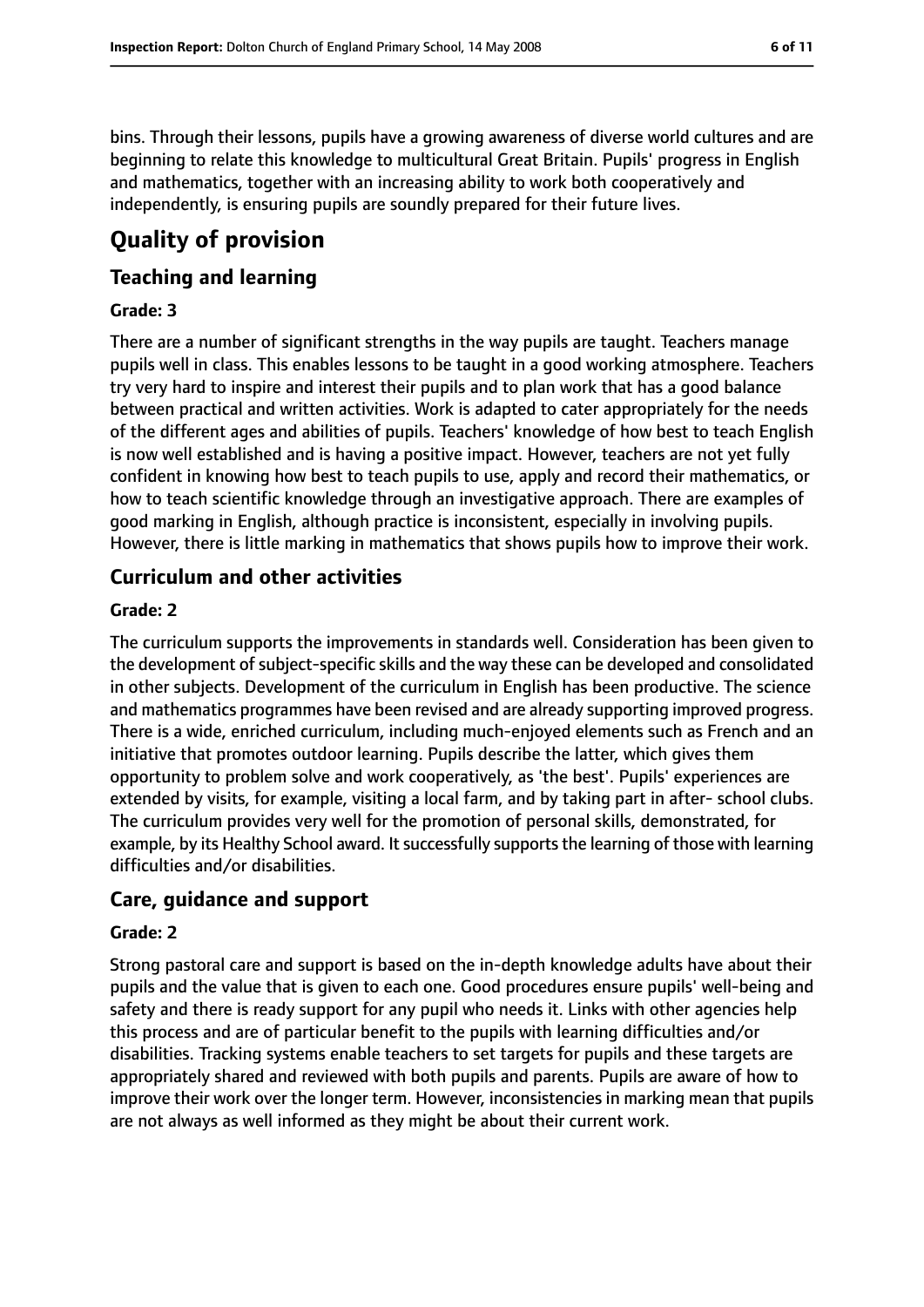# **Leadership and management**

#### **Grade: 3**

Good leadership and management by the headteacher have promoted rising standards and the significant improvements in provision. The school's self-evaluation accurately identifies and prioritises areasfor improvement, although its overall evaluations are sometimes a little generous. Whole-school planning is detailed and, as a result, the acting headteacher has been able to maintain the work of school improvement. The school's tracking arrangements are used well to set challenging targets for pupils. Governors play a good part in evaluating the school's work and in ensuring that it continues to provide secure standards of education despite the recent changes in leadership. In part because of recent changes in staffing, the leadership roles of staff other than the headteacher are not fully developed. Subject leaders work closely with the headteacher, but are not always confident in gathering information, using data or leading improvement for themselves. For this reason, although the school's track record in promoting improvement is good, the capacity for making further improvements is currently satisfactory. Close links are forged with the local community and parents are overwhelmingly supportive of the school.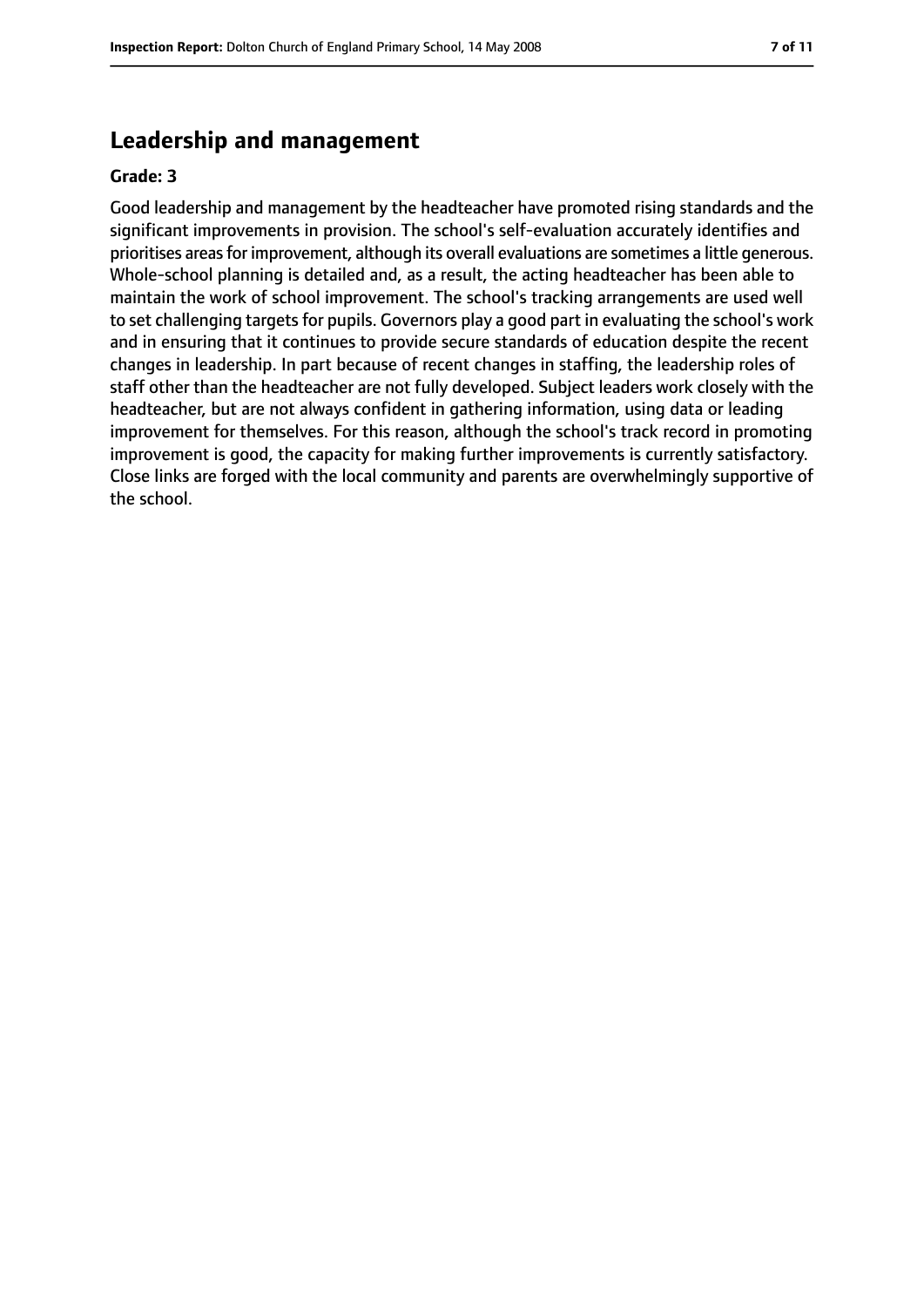**Any complaints about the inspection or the report should be made following the procedures set out in the guidance 'Complaints about school inspection', which is available from Ofsted's website: www.ofsted.gov.uk.**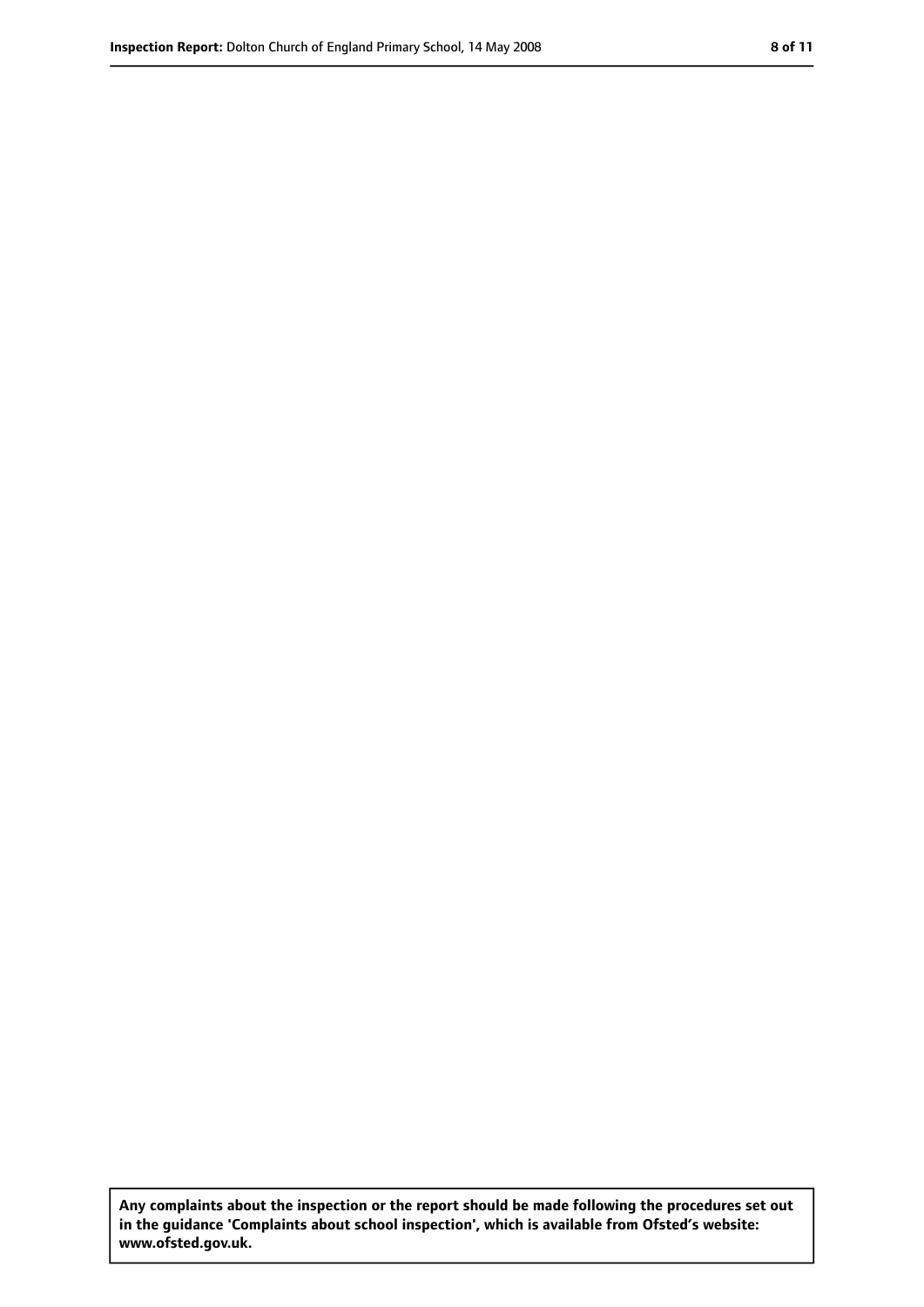# **Inspection judgements**

| $^{\backprime}$ Key to judgements: grade 1 is outstanding, grade 2 good, grade 3 satisfactory, and | School         |
|----------------------------------------------------------------------------------------------------|----------------|
| arade 4 inadequate                                                                                 | <b>Overall</b> |

# **Overall effectiveness**

| How effective, efficient and inclusive is the provision of education, integrated<br>care and any extended services in meeting the needs of learners? |     |
|------------------------------------------------------------------------------------------------------------------------------------------------------|-----|
| Effective steps have been taken to promote improvement since the last<br>inspection                                                                  | Yes |
| How well does the school work in partnership with others to promote learners'<br>well-being?                                                         |     |
| The effectiveness of the Foundation Stage                                                                                                            |     |
| The capacity to make any necessary improvements                                                                                                      |     |

## **Achievement and standards**

| How well do learners achieve?                                                                               |  |
|-------------------------------------------------------------------------------------------------------------|--|
| The standards <sup>1</sup> reached by learners                                                              |  |
| How well learners make progress, taking account of any significant variations between<br>groups of learners |  |
| How well learners with learning difficulties and disabilities make progress                                 |  |

# **Personal development and well-being**

| How good is the overall personal development and well-being of the<br>learners?                                  |  |
|------------------------------------------------------------------------------------------------------------------|--|
| The extent of learners' spiritual, moral, social and cultural development                                        |  |
| The extent to which learners adopt healthy lifestyles                                                            |  |
| The extent to which learners adopt safe practices                                                                |  |
| How well learners enjoy their education                                                                          |  |
| The attendance of learners                                                                                       |  |
| The behaviour of learners                                                                                        |  |
| The extent to which learners make a positive contribution to the community                                       |  |
| How well learners develop workplace and other skills that will contribute to<br>their future economic well-being |  |

# **The quality of provision**

| How effective are teaching and learning in meeting the full range of the<br>learners' needs?          |  |
|-------------------------------------------------------------------------------------------------------|--|
| How well do the curriculum and other activities meet the range of needs<br>and interests of learners? |  |
| How well are learners cared for, guided and supported?                                                |  |

 $^1$  Grade 1 - Exceptionally and consistently high; Grade 2 - Generally above average with none significantly below average; Grade 3 - Broadly average to below average; Grade 4 - Exceptionally low.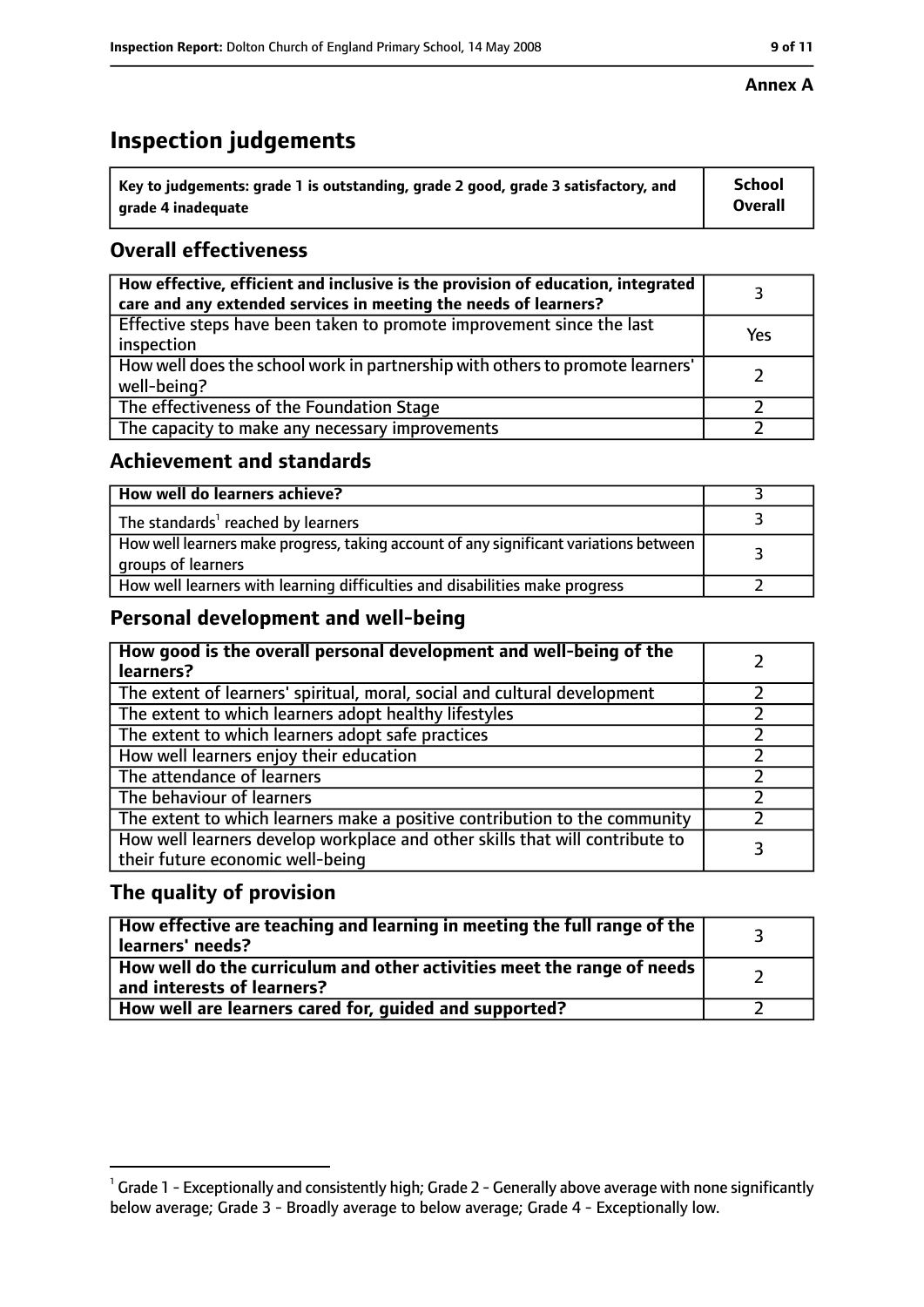#### **Annex A**

# **Leadership and management**

| How effective are leadership and management in raising achievement<br>and supporting all learners?                                              | 3         |
|-------------------------------------------------------------------------------------------------------------------------------------------------|-----------|
| How effectively leaders and managers at all levels set clear direction leading<br>to improvement and promote high quality of care and education |           |
| How effectively leaders and managers use challenging targets to raise standards                                                                 | 3         |
| The effectiveness of the school's self-evaluation                                                                                               |           |
| How well equality of opportunity is promoted and discrimination tackled so<br>that all learners achieve as well as they can                     | 3         |
| How effectively and efficiently resources, including staff, are deployed to<br>achieve value for money                                          | 3         |
| The extent to which governors and other supervisory boards discharge their<br>responsibilities                                                  |           |
| Do procedures for safequarding learners meet current government<br>requirements?                                                                | Yes       |
| Does this school require special measures?                                                                                                      | <b>No</b> |
| Does this school require a notice to improve?                                                                                                   | No        |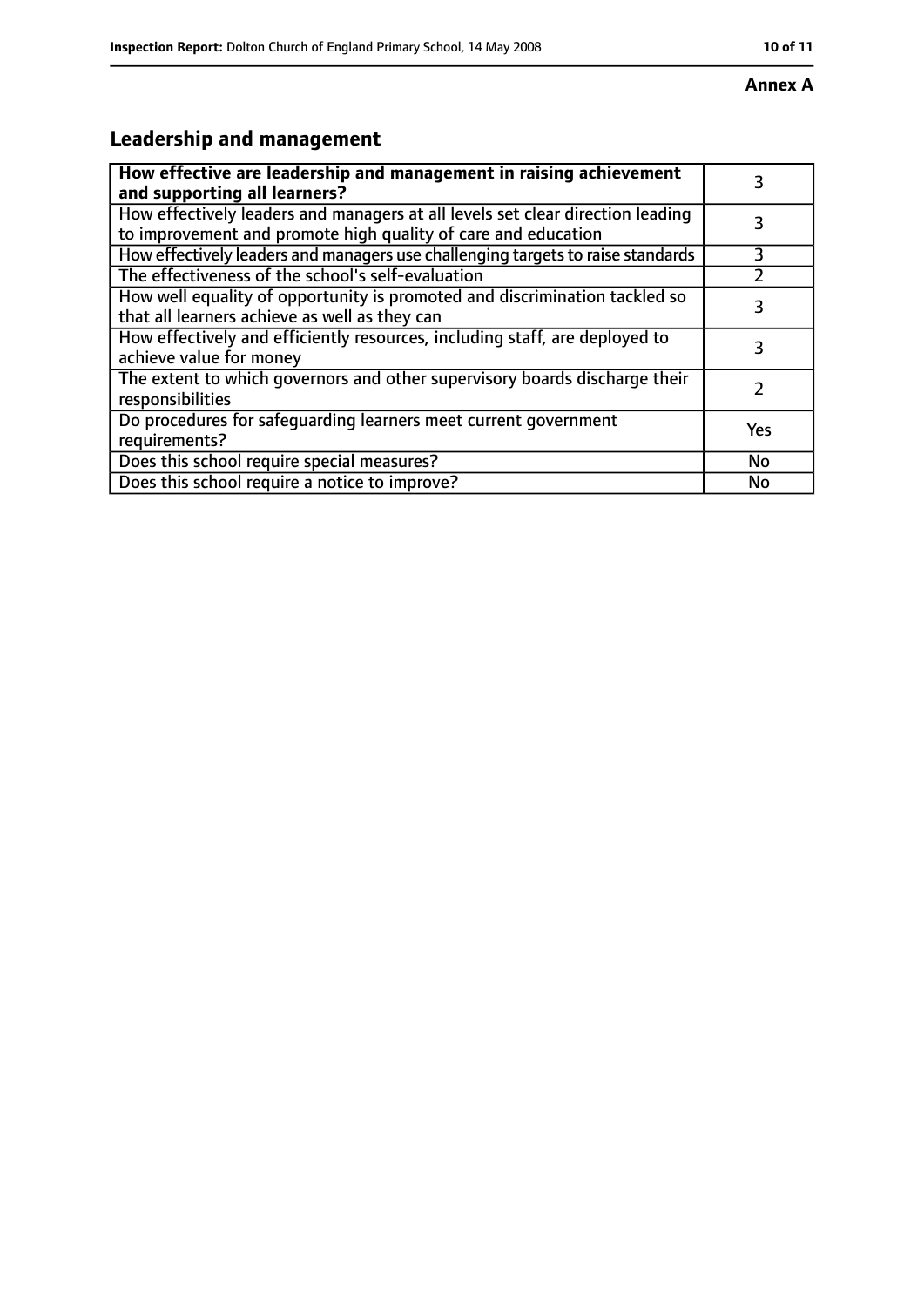#### **Annex B**

# **Text from letter to pupils explaining the findings of the inspection**

15 May 2008

Dear Children

Inspection of Dolton Church of England Primary School, Dolton EX19 8QF

We really enjoyed our day at your school. We would like to thank you for your help and the friendly conversations we had with you. We think yours is a satisfactory school that is getting better all the time.

This is what we liked most about your school.

- You make good progress with your reading and writing.
- You behave very well in class.
- Your teachers try hard to make your lessons interesting.
- There is a wide range of activities planned for you, which helps you enjoy your time in school.
- You know how to keep yourselves safe and well, and are happy to make choices that help you to do this.
- Your school takes really good care of you all.
- Your headteacher, teachers and governors are working hard to improve your school.

To make things even better, this is what we have asked your school to do now.

- Give you more opportunities to use your mathematical skills in solving problems and practical work.
- Help you to develop your investigative skills in science.
- Make sure that your work is marked in a way that helps you know how to improve.
- Share some of the jobs that the headteacher is doing with some of the other teachers.

You can help make your school better by continuing to work hard and by making sure that everyone behaves well all the time.

Best Wishes

Rowena Onions Lead inspector